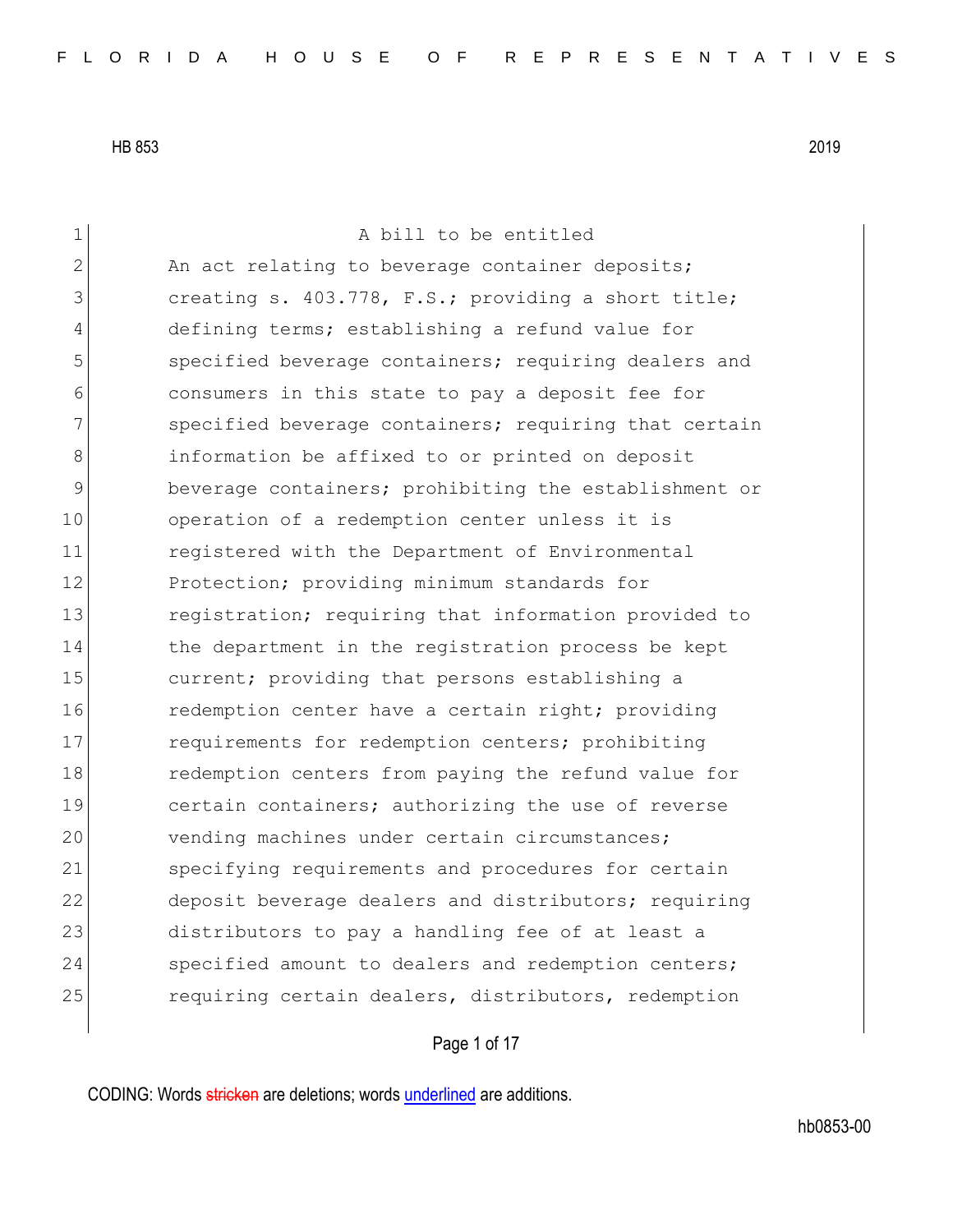45

26 centers, and recycling facilities to submit specified 27 information to the department and to make records 28 available to the department upon request; authorizing 29 the department or other specified entities to conduct 30 certain audits; clarifying that certain trade secret 31 information is confidential but authorizing the 32 release of that information in a manner that would not 33 **cancerer in the trade secret;** requiring the department to 34 adopt rules; providing that distributors and dealers 35 are not obligated to accept or take and pay the refund 36 value for containers not originally sold in this 37 state; prohibiting certain transactions involving such 38 empty deposit beverage containers and requiring a 39 Specified notice to customers; providing a civil 40 penalty for violations; providing for disposition of 41 the penalty; requiring such penalties to be publicly 42 noticed; prohibiting local governments from imposing 43 **fees for the same or a similar purpose;** providing an 44 effective date.

46 WHEREAS, the Legislature finds that roadside litter 47 presents an obstacle to the promotion of tourism and that 48 reducing the amount of roadside litter improves the quality of 49 life for the residents of this state, and 50 WHEREAS, the Legislature further finds that recycling is an

Page 2 of 17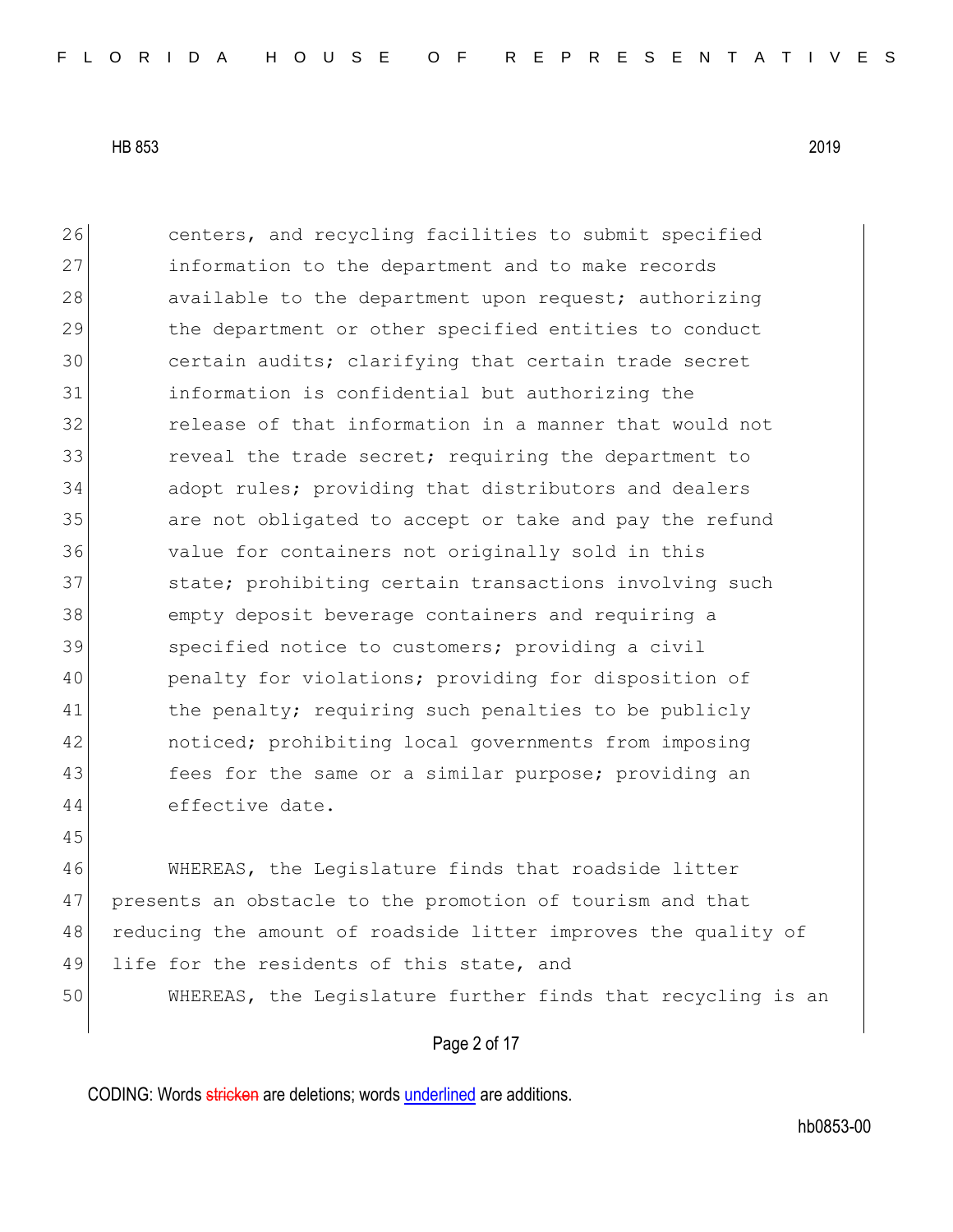Page 3 of 17 51 important element of an integrated solid waste management system 52 that protects and preserves environmental resources and reduces 53 economic costs to residents and businesses in this state, and 54 WHEREAS, the Legislature further finds that the reduction 55 of litter and the expansion of recycling program participation 56 is in the best interest of Floridians and visitors to this 57 state, and 58 WHEREAS, the purposes of this act are to reduce litter, to 59 increase recycling rates for specified deposit beverage 60 containers, to encourage recycling, to reduce waste disposal 61 costs, to provide a connection between manufacturing decisions 62 and recycling program management, to create local jobs, to 63 combat climate change, and to save energy, NOW, THEREFORE, 64 65 Be It Enacted by the Legislature of the State of Florida: 66 67 Section 1. Section 403.778, Florida Statutes, is created 68 to read: 69 403.778 Beverage container deposits.— 70 (1) SHORT TITLE.—This section may be cited as the "Florida 71 Beverage Container Deposit Act." 72 (2) DEFINITIONS.—As used in this section, the term: 73 (a) "Certified recovered materials dealer" has the same 74 meaning as in s. 403.7046. 75 (b) "Consumer" means a person who buys a deposit beverage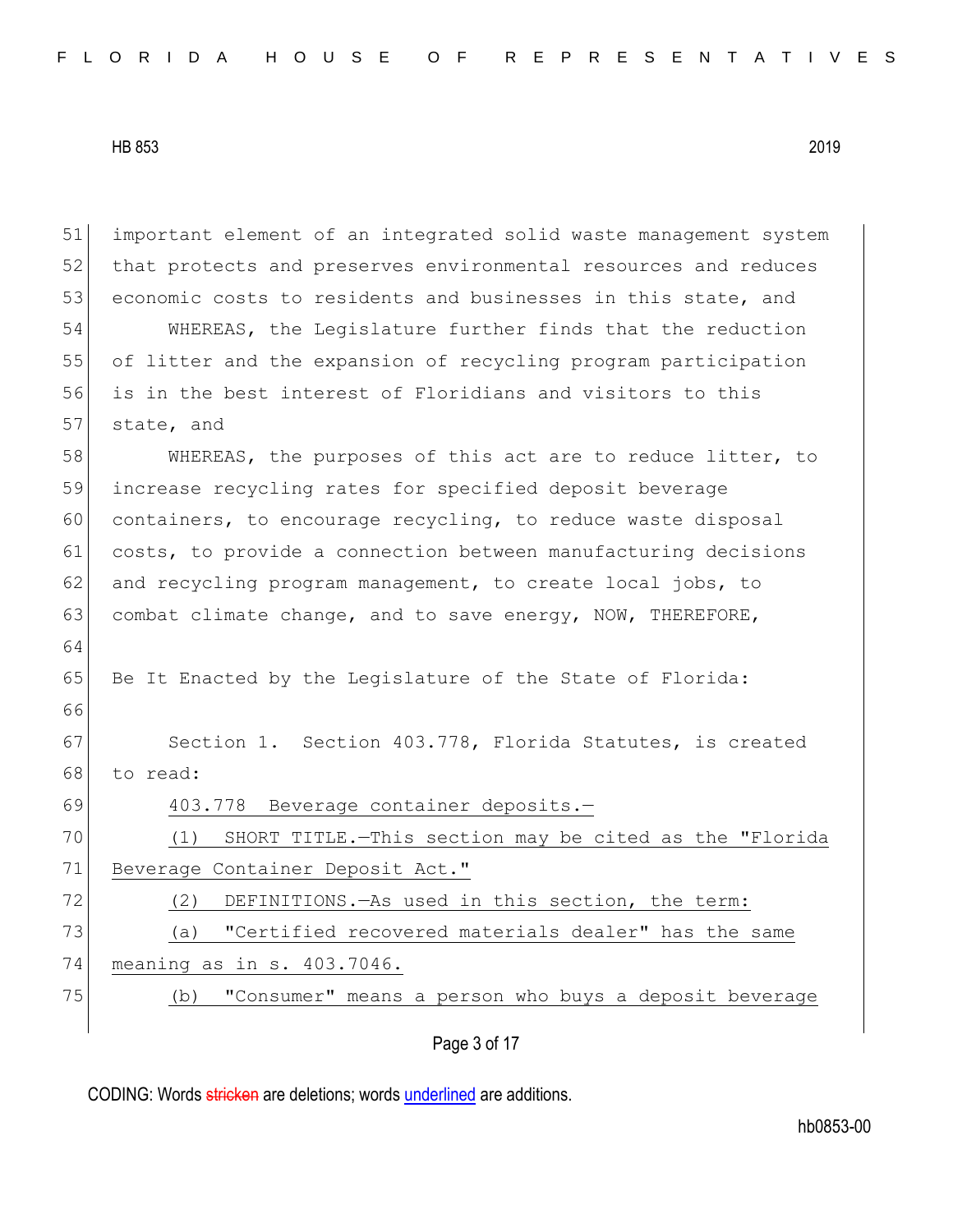| 76  | in a deposit beverage container for use or consumption and pays  |
|-----|------------------------------------------------------------------|
| 77  | the deposit.                                                     |
| 78  | "Dealer" means a person who engages in the sale of<br>(C)        |
| 79  | deposit beverages in deposit beverage containers in the state to |
| 80  | a consumer for off-premises consumption.                         |
| 81  | "Deposit beverage" means beer, ale, or another drink<br>(d)      |
| 82  | produced by fermenting malt; mixed spirits, mixed wine, wine,    |
| 83  | distilled spirits, and wine coolers; tea and coffee drinks,      |
| 84  | regardless of any dairy-derived product content; soda;           |
| 85  | carbonated and noncarbonated water; and all nonalcoholic drinks  |
| 86  | in liquid form which are intended for internal human consumption |
| 87  | and are contained in a deposit beverage container. The term does |
| 88  | not include:                                                     |
| 89  | 1. A liquid that is a syrup in a concentrated form or that       |
| 90  | is typically added as an incidental flavoring ingredient in food |
| 91  | or drink, such as extracts, cooking additives, sauces, or        |
| 92  | condiments.                                                      |
| 93  | 2. A liquid that is a drug, medical food, or infant              |
| 94  | formula as defined by the Federal Food, Drug, and Cosmetic Act,  |
| 95  | 21 U.S.C. ss. 301 et seq.                                        |
| 96  | 3. A liquid that is designed and consumed only as a              |
| 97  | dietary supplement as defined in the Dietary Supplement Health   |
| 98  | and Education Act of 1994, Pub. L. No. 103-417, and not as a     |
| 99  | beverage.                                                        |
| 100 | Products that are frozen at the time of sale to the<br>4.        |
|     | Page 4 of 17                                                     |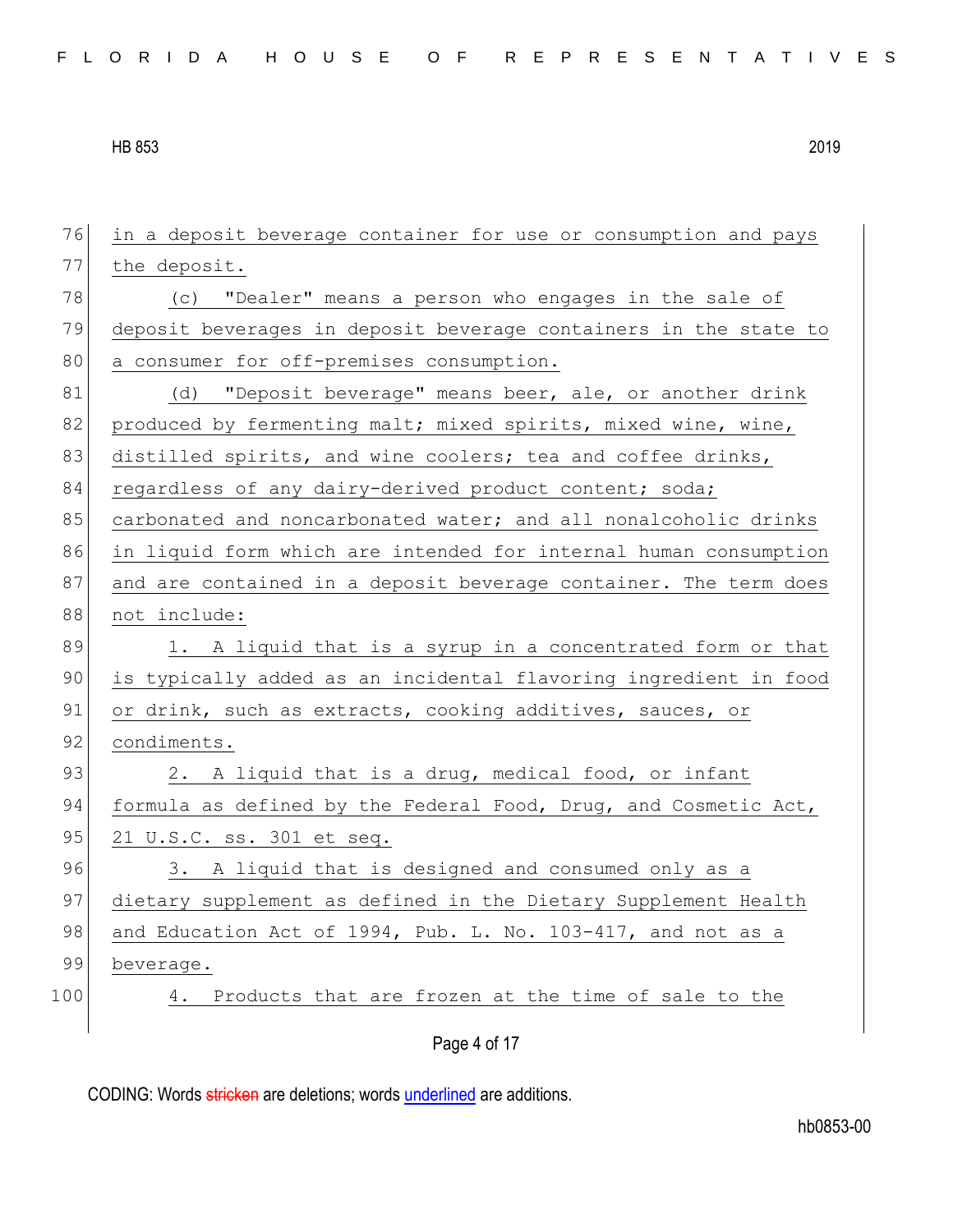| FLORIDA HOUSE OF REPRESENTATIVES |  |
|----------------------------------|--|
|----------------------------------|--|

101 consumer or, in the case of institutional users such as 102 hospitals and nursing homes, at the time of sale to such users. 103 5. Products designed to be consumed in a frozen state. 104 6. Instant drink powders. 105 7. Seafood, meat, or vegetable broths or soups, but not 106 juices made or derived from these products. 107 8. Milk and all other dairy-derived products, except tea 108 and coffee drinks containing such products. 109 (e) "Deposit beverage container" means a sealed, 110 individual container made of glass, aluminum, steel, bimetal, or 111 plastic, including polyethylene terephthalate, high-density 112 polyethylene, and all other plastic types and grades, in sizes 113 of at least 6 fluid ounces but no more than 1 gallon, and used, 114 at the time of sale to the consumer, for containing a deposit 115 beverage intended for use or consumption in this state. 116 (f) "Distributor" means a person who is a manufacturer of 117 deposit beverages in deposit beverage containers in this state 118 or who buys, brings, or accepts delivery of deposit beverage 119 containers from an address, supplier, or any entity outside the 120 state and who engages in the sale of filled deposit beverage 121 containers to a dealer or consumer. The term includes federal 122 agencies and military distributors, but does not include 123 airlines and shipping companies that merely transport deposit 124 beverage containers. 125 (g) "Mobile redemption center" means a redemption center

Page 5 of 17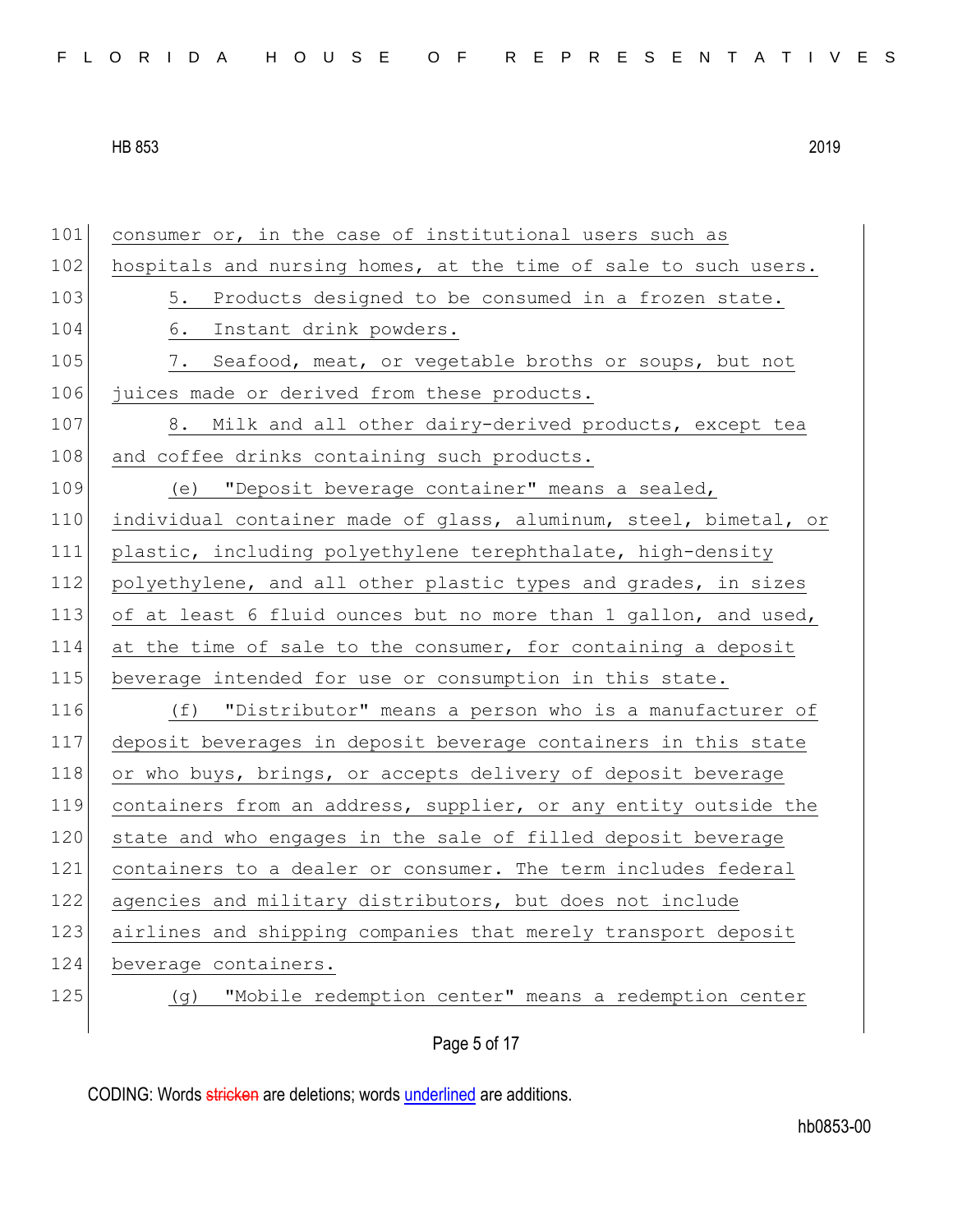| 126 | that offers container redemption services to residences,         |
|-----|------------------------------------------------------------------|
| 127 | businesses, or both on their respective sites, either on a one-  |
| 128 | time or regular basis, regardless of whether the services are    |
| 129 | offered in association with a dealer or permanent redemption     |
| 130 | center.                                                          |
| 131 | "On-premises consumption" means the immediate<br>(h)             |
| 132 | consumption of deposit beverages within the area under the       |
| 133 | control of the airplane, bar, restaurant, cafe, passenger ship,  |
| 134 | or other establishment where they are sold.                      |
| 135 | (i) "Person" means a federal agency; the state or a              |
| 136 | political subdivision of the state; an individual, partnership,  |
| 137 | firm, association, public or private corporation, trust, or      |
| 138 | estate; or any other legal entity.                               |
| 139 | (j) "Recycling facility" means all contiguous land,              |
| 140 | structures, appurtenances, and improvements on land that is:     |
|     |                                                                  |
| 141 | Used for the collection, separation, recovery, and sale<br>1.    |
| 142 | or reuse of secondary resources that would otherwise be disposed |
| 143 | of as municipal solid waste; and                                 |
| 144 | 2. An integral part of a manufacturing process aimed at          |
| 145 | producing a marketable product made of post-consumer material.   |
| 146 | (k) "Redeemer" means a person, other than a dealer or            |
| 147 | distributor, who demands the refund value in exchange for the    |
| 148 | empty deposit beverage container.                                |
| 149 | "Redemption center" or "permanent redemption center"<br>(1)      |
| 150 | means a facility registered under subsection (5) which operates  |

Page 6 of 17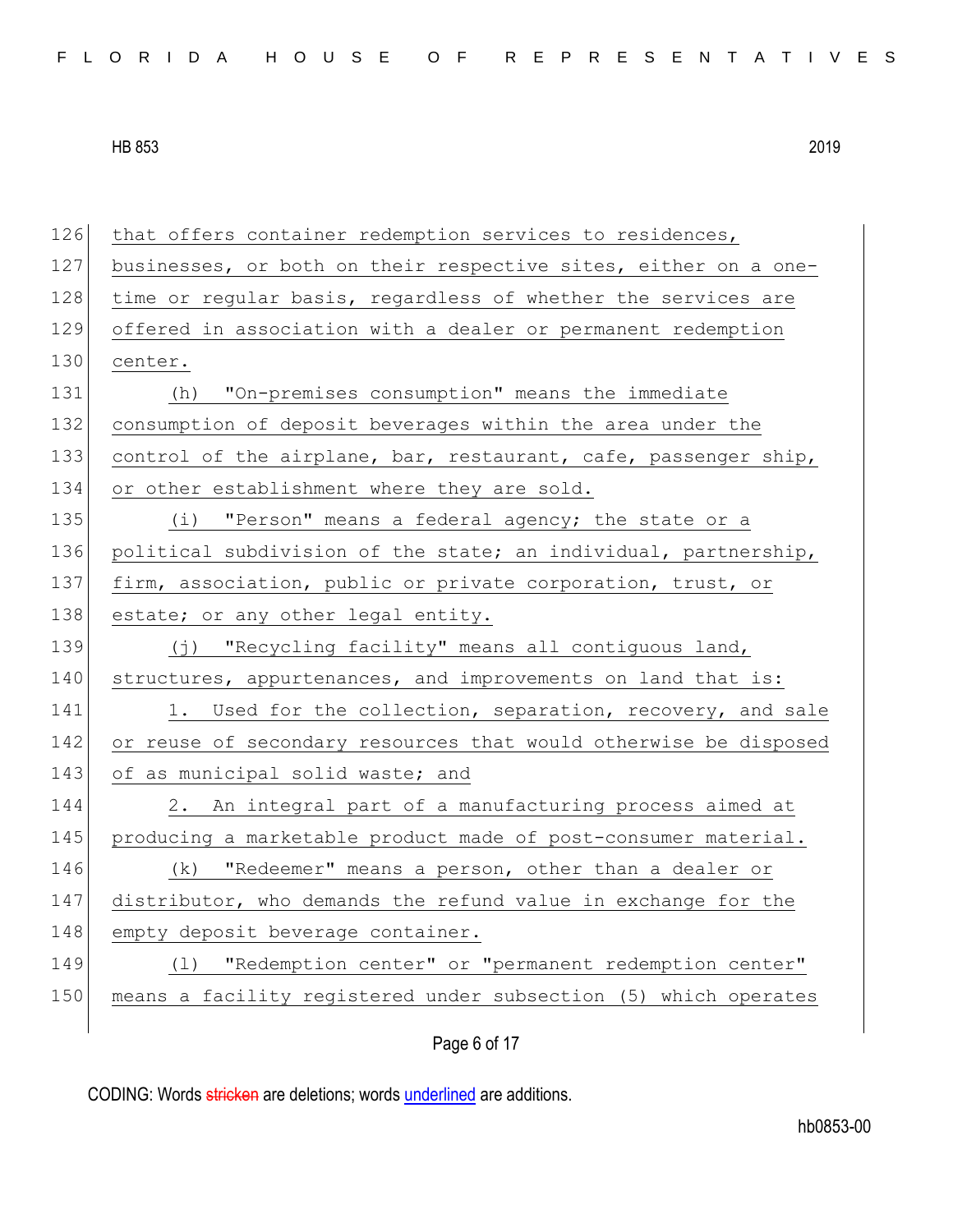| 151 | at a fixed location and which accepts empty deposit containers   |
|-----|------------------------------------------------------------------|
| 152 | from consumers or redeemers, provides the refund value for empty |
| 153 | deposit beverage containers intended to be recycled, and ensures |
| 154 | that such containers are properly recycled.                      |
| 155 | "Reverse vending machine" means a mechanical device<br>(m)       |
| 156 | that accepts one or more types of empty deposit beverage         |
| 157 | containers and issues cash, electronic credit, or a redeemable   |
| 158 | credit slip with a value not less than the containers' refund    |
| 159 | value.                                                           |
| 160 | (n) "Satellite drop-off site" means a designated site            |
| 161 | where participating consumers bring empty containers for         |
| 162 | subsequent processing at a centralized processing facility.      |
| 163 | REFUND VALUES.-Beginning July 1, 2020, each deposit<br>(3)       |
| 164 | beverage container sold or offered for sale in this state must   |
| 165 | have one of the following refund values, as appropriate, when    |
| 166 | empty:                                                           |
| 167 | Twenty cents for each deposit beverage container with<br>(a)     |
| 168 | a volume of at least 6 fluid ounces but less than 25 fluid       |
| 169 | ounces.                                                          |
| 170 | Thirty cents for each deposit beverage container with<br>(b)     |
| 171 | a volume of at least 25 fluid ounces but not more than 1 gallon. |
| 172 | (4)<br>DEPOSIT FEE.-                                             |
| 173 | Beginning on July 1, 2020, each deposit beverage<br>(a)          |
| 174 | distributor must charge a dealer or consumer in this state a     |
| 175 | deposit fee equal to the refund value for each deposit beverage  |
|     |                                                                  |

Page 7 of 17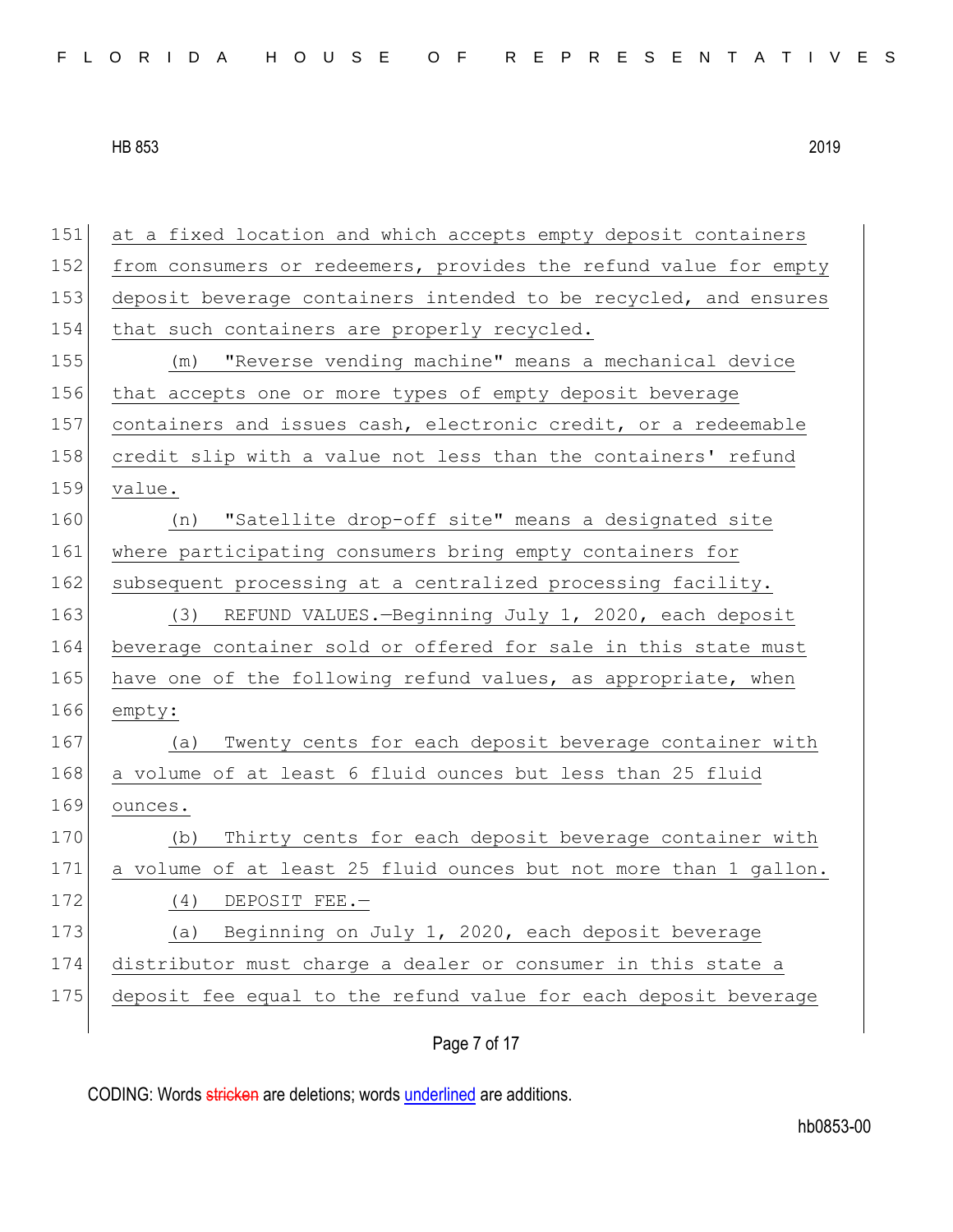176 container sold to the dealer or consumer. The charge for the 177 deposit fee may appear as a separate line item on the invoice. 178 (b) Beginning on July 1, 2020, each dealer must charge a 179 consumer in this state, at the point of sale, a deposit fee 180 equal to the refund value for each deposit beverage container 181 sold to the consumer, except on beverages intended for on-182 premises consumption. The charge for the deposit fee may appear 183 as a separate line item on the invoice. 184 (c) Each deposit beverage container sold or offered for 185 sale in this state must be clearly identified by a stamp, label, 186 or other mark securely affixed to or printed on the deposit 187 beverage container which bears the word "Florida" or the letters 188 | "FL" and indicates the refund value of the deposit beverage 189 container. Such stamp, label, or other mark must be provided by 190 the beverage distributor. 191 (d) Inventory already in circulation on July 1, 2020, must 192 be affixed with an adhesive sticker that bears the word 193 | "Florida" or the letters "FL" and indicates the refund value of 194 the deposit beverage container. Such sticker must be provided by 195 the beverage distributor. 196 (e) Once a refund value has been affixed to or printed on 197 a deposit beverage container, the deposit fee on that container 198 may not be changed. 199 (5) REDEMPTION CENTERS. 200 (a) A person may not establish or operate a redemption

Page 8 of 17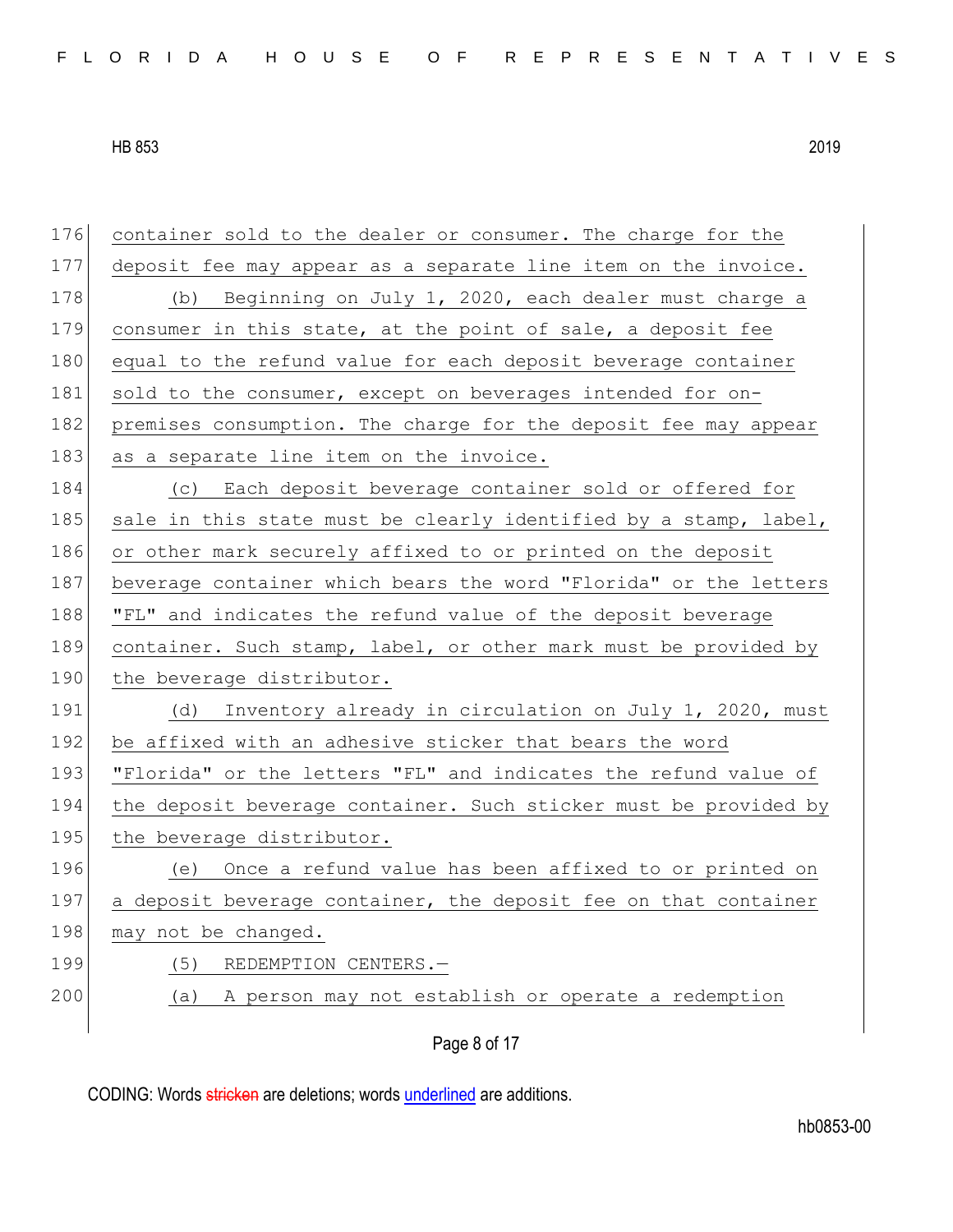201 center without registering with the department, on a form 202 provided by the department, and providing such information as 203 the department deems necessary for such registration. The 204 operator of the redemption center shall report any change in the 205 information provided to the department within 48 hours after the 206 change. At a minimum, the department must obtain the following 207 information from a redemption center registrant: 208 1. The name and business address of the business owner of 209 the redemption center. 210 2. The types of deposit beverage containers to be accepted 211 and whether deposit beverage containers will be accepted from 212 redeemers, dealers, or both. 213 3. The hours of operation and whether the center will 214 operate a mobile redemption center or provide a satellite drop-215 off site. 216 (b) A person establishing a redemption center has the 217 right to determine the kind, size, or brand of deposit beverage 218 container that will be accepted. A redemption center may be 219 established to serve all persons or to serve only specified 220 consumers, redeemers, and dealers. 221 (c) Municipal and county governments, nonprofit agencies, 222 dealers, and individuals may register to operate a redemption 223 center. 224 (d) The department may review the registration of a 225 redemption center at any time.

Page 9 of 17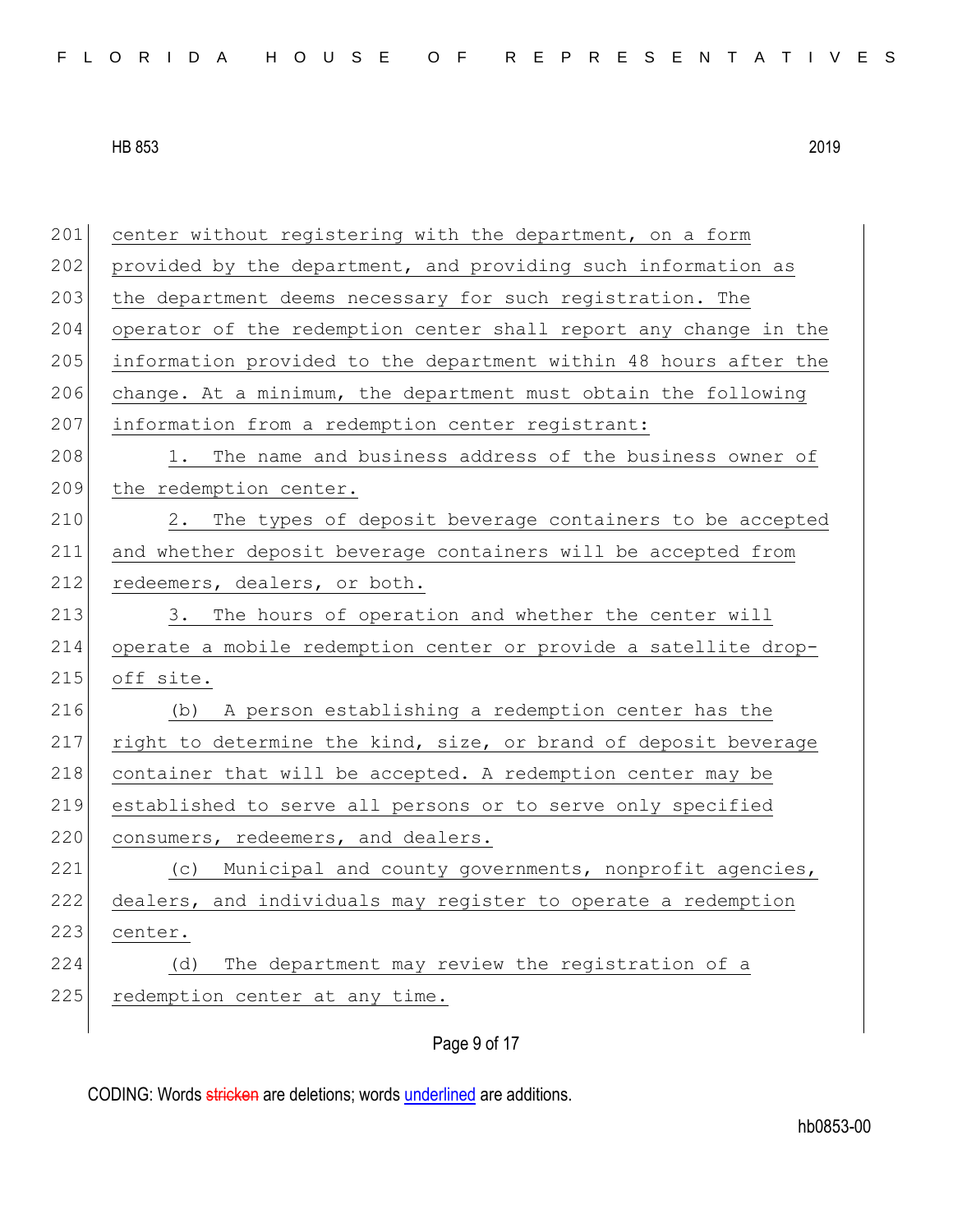226 (e) Except for redemption centers operated by a certified 227 recovered materials dealer, a redemption center shall: 228 1. Verify that all deposit beverage containers to be 229 redeemed bear a valid Florida refund value. 230 2. Pay to the redeemer the full refund value for all 231 deposit beverage containers as provided for in this section. 232 3. Ensure that all deposit beverage containers collected 233 are recycled through a contractual agreement with an out-of-234 state recycler or an in-state certified recovered materials 235 dealer. 236 (f) A redemption center must be maintained in full 237 compliance with applicable laws and with the orders and rules of 238 the department. 239 (g) A redemption center may not pay the refund value on 240 any broken, corroded, dismembered, or flattened deposit beverage 241 container or any deposit beverage container that contains a 242 free-flowing liquid, does not properly indicate a refund value, 243 or contains a significant amount of foreign material. 244 (h) For purposes of this section, a redemption center is 245 deemed to be sponsored by a dealer if there is an agreement 246 between the dealer and the operator of the redemption center 247 requiring the redemption center to remove empty deposit beverage 248 containers from the premises of the dealer. 249 (6) REVERSE VENDING MACHINES.-250 (a) A redemption center may use a reverse vending machine

Page 10 of 17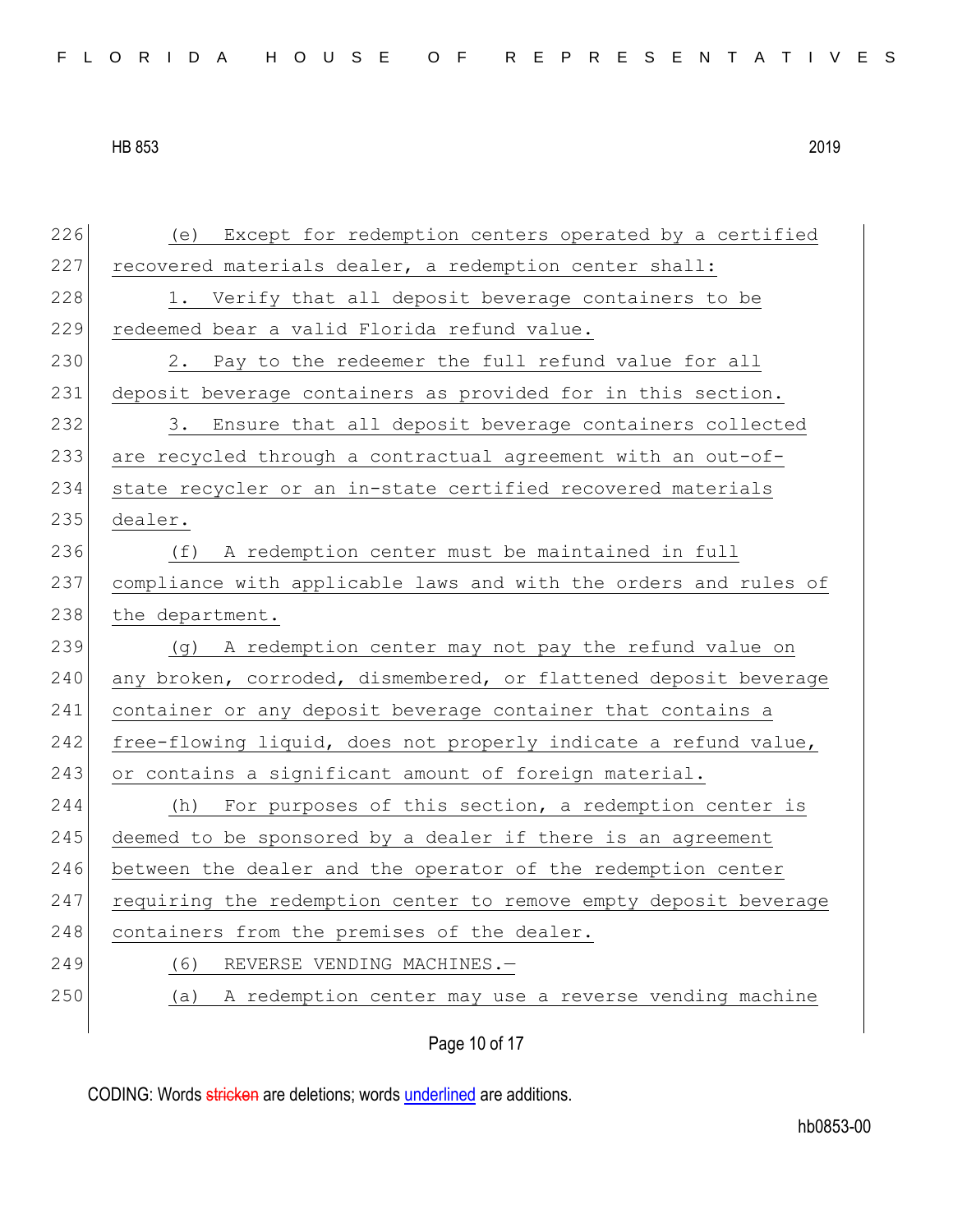251 if the machine accepts all of the same types of empty deposit 252 beverage containers and pays out appropriate refunds in cash, 253 electronic credit, or a redeemable voucher for those containers 254 that bear a valid Florida refund value. If more than one 255 container is redeemed in a single transaction, the refund value 256 for all redeemed containers must be aggregated before payment is  $257$  made. 258 (b) A redemption center or dealer that uses reverse 259 vending machines must ensure that the machines are routinely 260 serviced to maintain proper operation, continuous acceptance of 261 containers, and payment of refunds. 262 (7) REQUIREMENTS FOR DEALERS.-263 (a) A dealer may not refuse to accept from any person and 264 redeem at the dealer's place of business any empty deposit 265 beverage container of the kind, size, or brand in which the 266 dealer uses to sell deposit beverages or refuse to pay to such 267 person the refund value of the deposit beverage container as 268 established by this section, unless: 269 1. The deposit beverage container is broken, corroded, 270 dismembered, or flattened; contains a free-flowing liquid; does 271 not properly indicate a refund value; or contains a significant 272 amount of foreign material; or 273 2. There is a redemption center located within 1 mile of 274 the dealer's place of business which accepts empty deposit 275 beverage containers of the kind, size, or brand sold by the

Page 11 of 17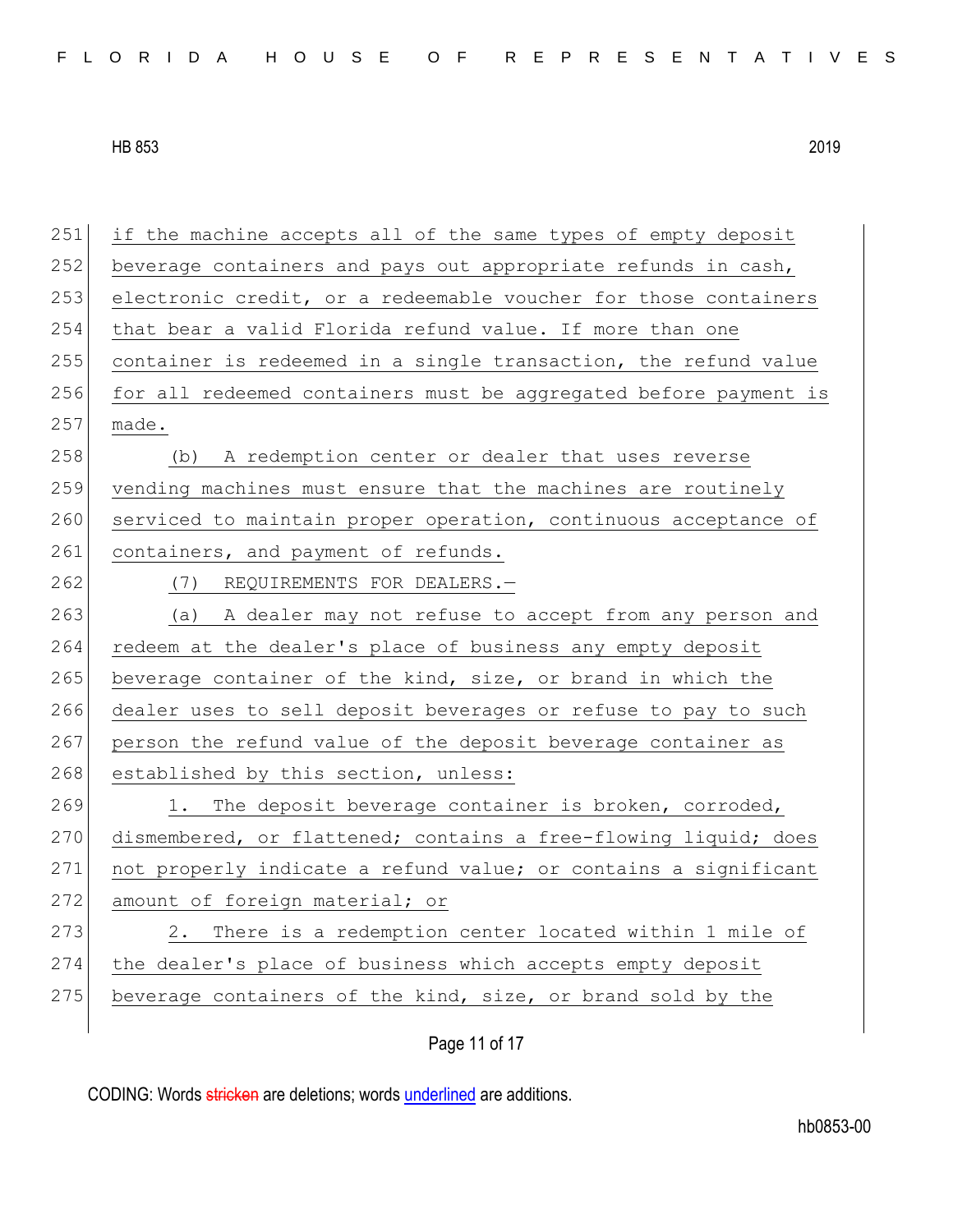276 dealer at the dealer's place of business. This subparagraph does 277 not apply unless the dealer posts a clear and conspicuous sign 278 at each public entrance to its place of business which specifies 279 the name, address, and hours of operation of the closest 280 redemption center location. 281 (b) If a dealer discontinues the sale of a deposit 282 beverage container of the kind, size, or brand previously sold 283 at the dealer's place of business, the dealer may not refuse to 284 accept and redeem such containers for the 60-day period 285 immediately after the dealer's last sale of that kind, size, or 286 brand of deposit beverage container. The dealer shall post at 287 the point of sale a notice of the last date on which the 288 discontinued kind, size, or brand of deposit beverage container 289 may be redeemed. Such notice must be so posted for the entire  $290$  60-day period. 291 (c) A dealer that accepts empty deposit beverage 292 containers shall: 293 1. Verify that all empty deposit beverage containers to be 294 redeemed bear a valid Florida refund value.  $295$  2. Pay to the redeemer the full refund value for all empty 296 deposit beverage containers as provided in this section. 297 3. Ensure that each deposit beverage container collected 298 is recycled through a contractual agreement with an out-of-state 299 recycler or an in-state certified recovered materials dealer. 300 (8) REQUIREMENTS FOR DISTRIBUTORS.-

Page 12 of 17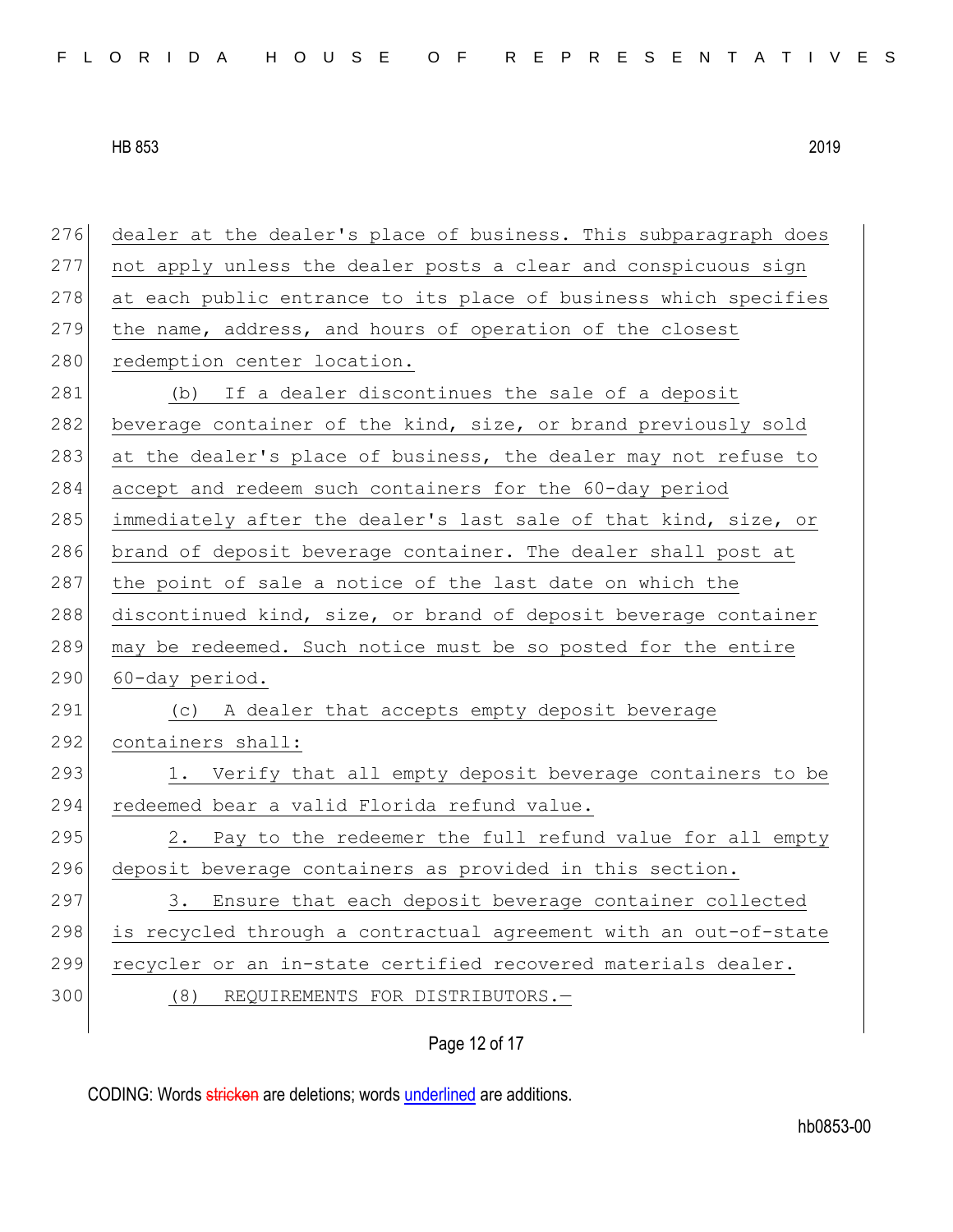| 301 | (a) A distributor may not refuse to accept any empty             |
|-----|------------------------------------------------------------------|
| 302 | deposit beverage container of the kind, size, or brand sold by   |
| 303 | the distributor or refuse to pay to a dealer or redemption       |
| 304 | center operator the refund value of a deposit beverage container |
| 305 | established by this section if:                                  |
| 306 | 1. The deposit beverage container is from a dealer or the        |
| 307 | operator of a redemption center, if such dealer or operator is   |
| 308 | located within the territory of the distributor; or              |
| 309 | 2.<br>The deposit beverage container is from an operator of a    |
| 310 | redemption center who certifies to the distributor that the      |
| 311 | redeemed container was from a dealer located and operated        |
| 312 | exclusively within the territory of the distributor.             |
| 313 | (b) A distributor may refuse to accept and redeem an empty       |
| 314 | deposit beverage container that is broken, corroded,             |
|     |                                                                  |
| 315 | dismembered, or flattened; contains a free-flowing liquid; does  |
| 316 | not properly indicate a refund value; or contains a significant  |
| 317 | amount of foreign material.                                      |
| 318 | A distributor shall remove any empty deposit beverage<br>(C)     |
| 319 | containers from the premises of a dealer serviced by the         |
| 320 | distributor or from the premises of a redemption center          |
| 321 | sponsored by any dealer serviced by the distributor when such    |
| 322 | premises are located within the territory of the distributor.    |
| 323 | The distributor shall pay the refund value to a dealer<br>(d)    |
| 324 | in accordance with a schedule for payment agreed to by the       |
| 325 | dealer and the distributor for full deposit beverage containers. |

Page 13 of 17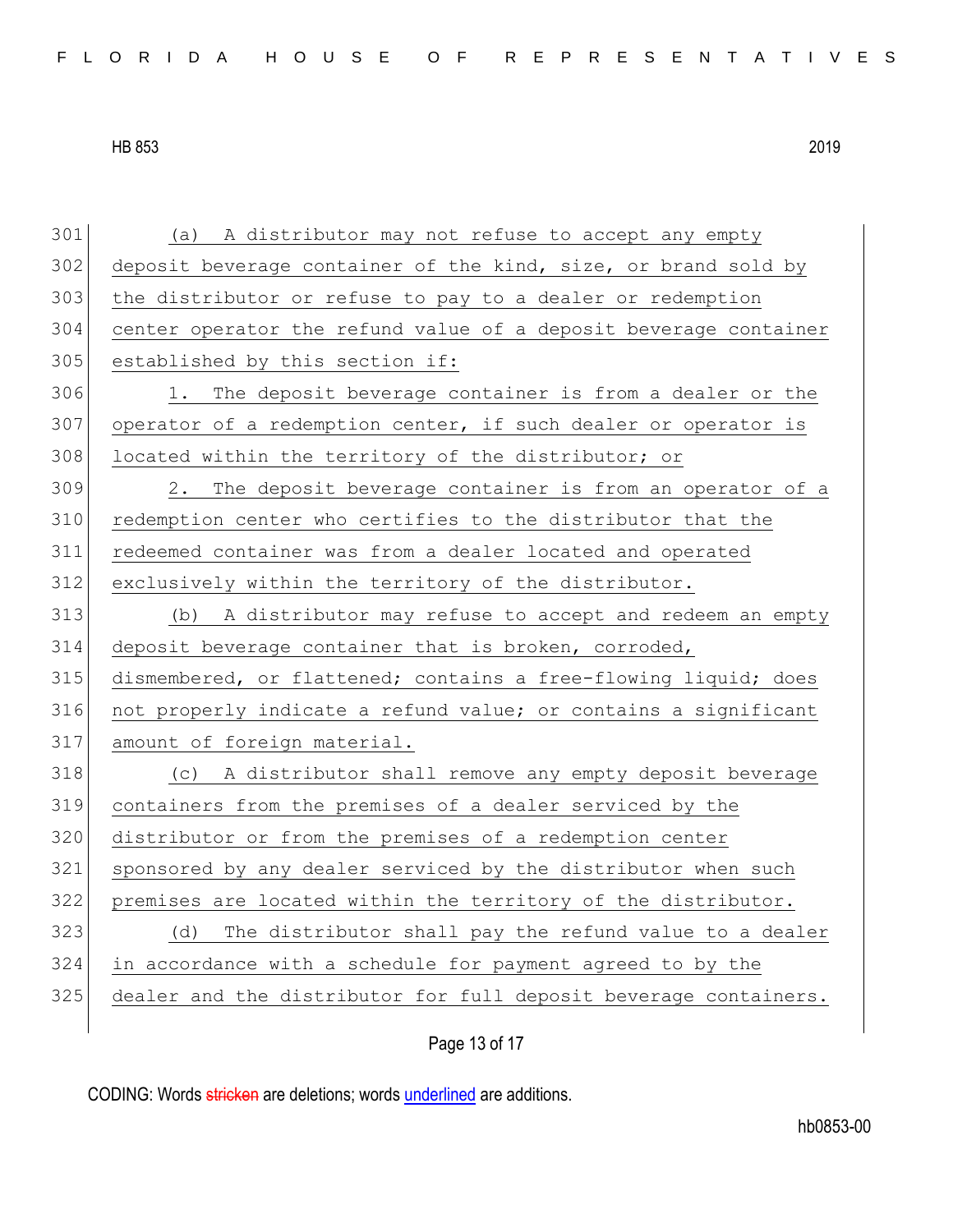| 326 | The distributor shall pay the refund value to an operator of a   |
|-----|------------------------------------------------------------------|
| 327 | redemption center not more than 20 days after receipt of the     |
| 328 | empty deposit beverage container.                                |
| 329 | (e) If a distributor discontinues the sale of a deposit          |
| 330 | beverage container of the kind, size, or brand previously sold   |
| 331 | at the dealer's place of business, the distributor may not       |
| 332 | refuse to accept and redeem such containers during the 150-day   |
| 333 | period immediately after the distributor's last day of delivery  |
| 334 | of that kind, size, or brand of deposit beverage container. Not  |
| 335 | less than 120 days before the last date on which such containers |
| 336 | may be redeemed, the distributor must notify the dealer who      |
| 337 | bought the discontinued kind, size, or brand of deposit beverage |
| 338 | container that the distributor no longer redeems that empty      |
| 339 | container.                                                       |
|     |                                                                  |
| 340 | (9)<br>HANDLING FEE REIMBURSEMENT. - Upon a dealer or a          |
| 341 | redemption center redeeming empty deposit beverage containers,   |
| 342 | the distributor, in addition to the refund for such beverage     |
| 343 | containers, must pay the dealer or redemption center a handling  |
| 344 | fee in an amount equal to at least 20 percent of the deposit     |
| 345 | returned to the consumer.                                        |
| 346 | (10) REQUIRED INFORMATION AND RECORDS.-                          |
| 347 | (a) All dealers, distributors, redemption centers, and           |
| 348 | recycling facilities that accept empty deposit beverage          |
| 349 | containers shall submit the following information to the         |
| 350 | department:                                                      |

Page 14 of 17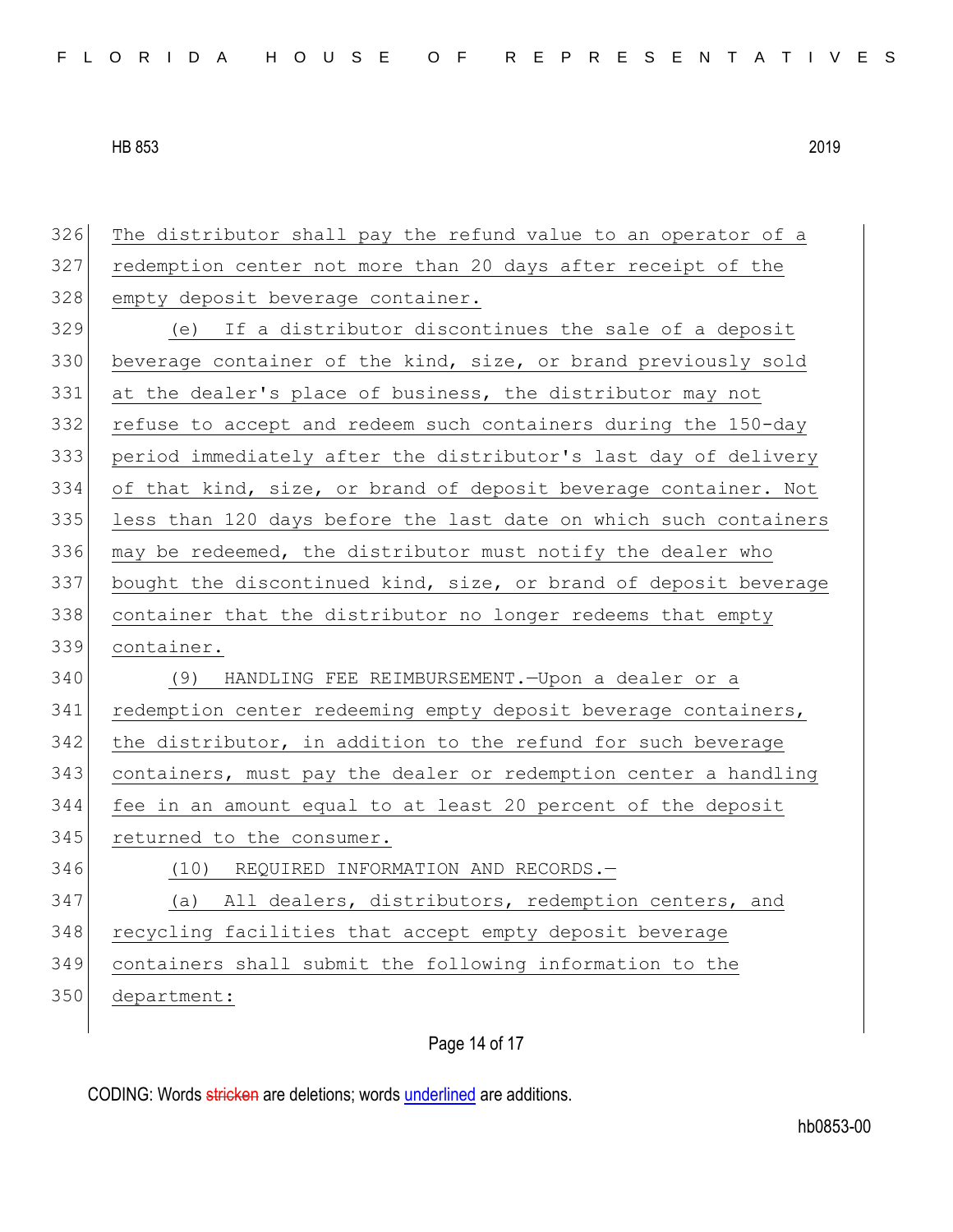|  |  |  |  |  | FLORIDA HOUSE OF REPRESENTATIVES |
|--|--|--|--|--|----------------------------------|
|--|--|--|--|--|----------------------------------|

Page 15 of 17 351 1. The amount and type of deposit beverage containers 352 accepted and rejected; 353 2. The amount of refunds paid out; 354 3. The amount and weight of each type of deposit beverage 355 container transported to each out-of-state recycler and in-state 356 certified recovered materials dealer; 357 4. Copies of transport and weight receipts from recycling 358 facilities. If the redemption center and the recycling facility  $359$  are the same entity, receipts must be independently verified. 360 Such documentation may be used for periodic, random department 361 audits of redemption centers. 362 (b) The records of all such dealers, distributors, 363 redemption centers, and recycling facilities must be made 364 available, upon request, for inspection by the department, a 365 duly authorized agent of the department, or an auditor employed 366 by the state. 367 (c) Pursuant to s. 815.04, information that, if disclosed, 368 would reveal a trade secret as defined in s. 812.081, and that 369 must be reported in accordance with this section or rules 370 adopted pursuant to this section, is confidential and exempt 371 from s. 119.07(1) and s. 24(a), Art. I of the State 372 Constitution. However, for reporting or other informational 373 purposes, the department may provide potential trade secret 374 information in such a form that the names of the persons 375 reporting the information and the specific trade secret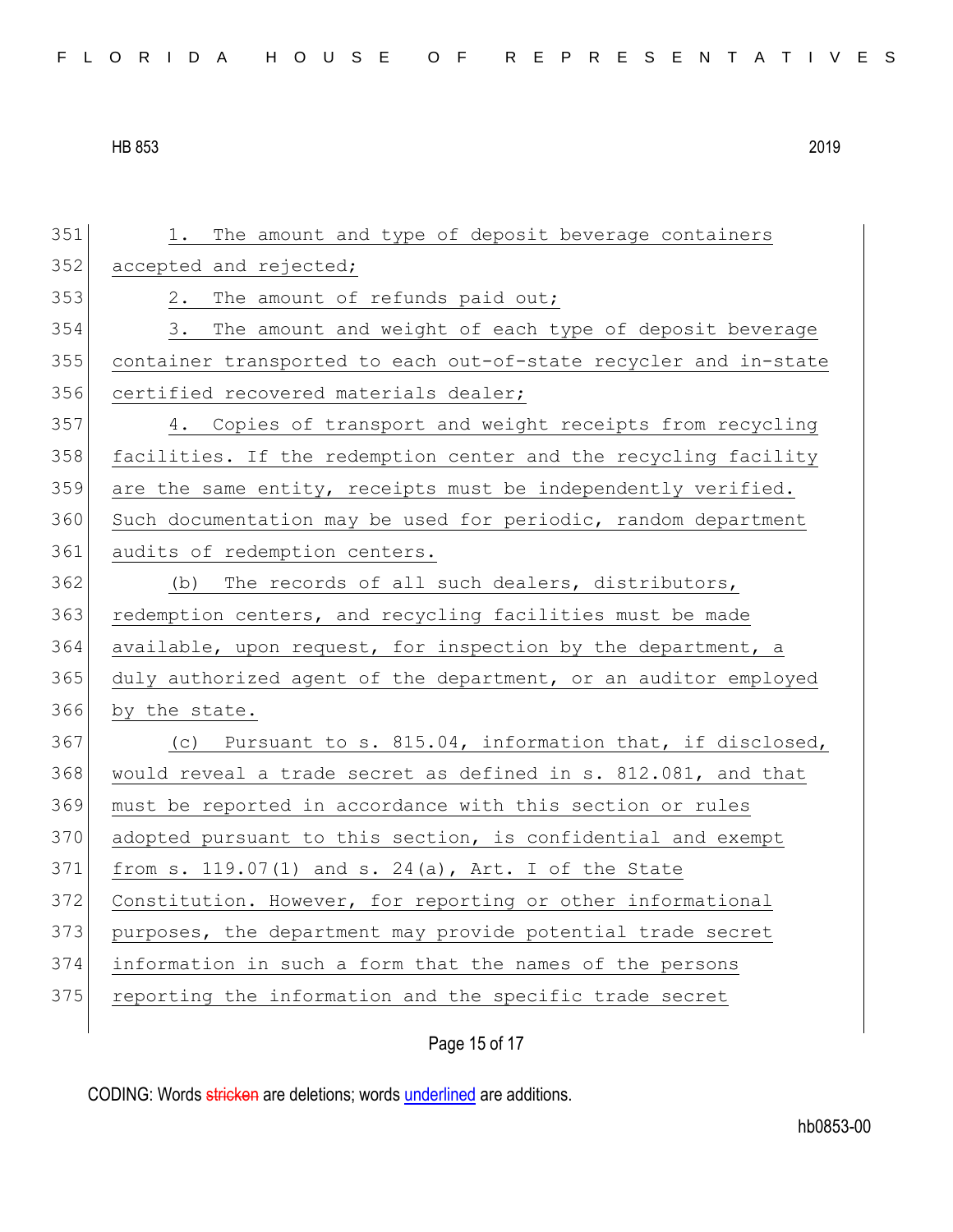| 376 | information are not revealed.                                    |
|-----|------------------------------------------------------------------|
| 377 | (11) RULES.-The department shall adopt rules pursuant to         |
| 378 | chapter 120 to implement this section. Such rules must include,  |
| 379 | but need not be limited to, provisions for the redemption of     |
| 380 | empty deposit beverage containers dispensed through vending      |
| 381 | machines; the use of reverse vending machines that dispense      |
| 382 | cash, electronic credit, or a redeemable voucher to consumers    |
| 383 | for redemption of empty deposit beverage containers; the         |
| 384 | scheduling of redemption by dealers and distributors; and        |
| 385 | exemptions or modifications to the labeling requirements of this |
| 386 | section.                                                         |
| 387 | OBLIGATION; VIOLATION OF SECTION; PENALTY; REQUIRED<br>(12)      |
| 388 | SIGNAGE.-                                                        |
| 389 | The obligation of a distributor or dealer to accept or<br>(a)    |
| 390 | take empty deposit beverage containers and to pay the refund     |
| 391 | value and handling fees for such containers applies only to      |
| 392 | deposit beverage containers originally sold in this state as     |
| 393 | filled deposit beverage containers.                              |
| 394 | A person may not, during a single transaction, tender<br>(b)     |
| 395 | to a dealer, distributor, or redemption center more than 24      |
| 396 | empty deposit beverage containers that the person knows, or has  |
| 397 | reason to know, were not originally sold in this state as filled |
| 398 | deposit beverage containers. A person who violates this          |
| 399 | paragraph commits a noncriminal infraction, punishable by a      |
| 400 | civil penalty of \$100, which must be deposited in the           |
|     |                                                                  |

Page 16 of 17